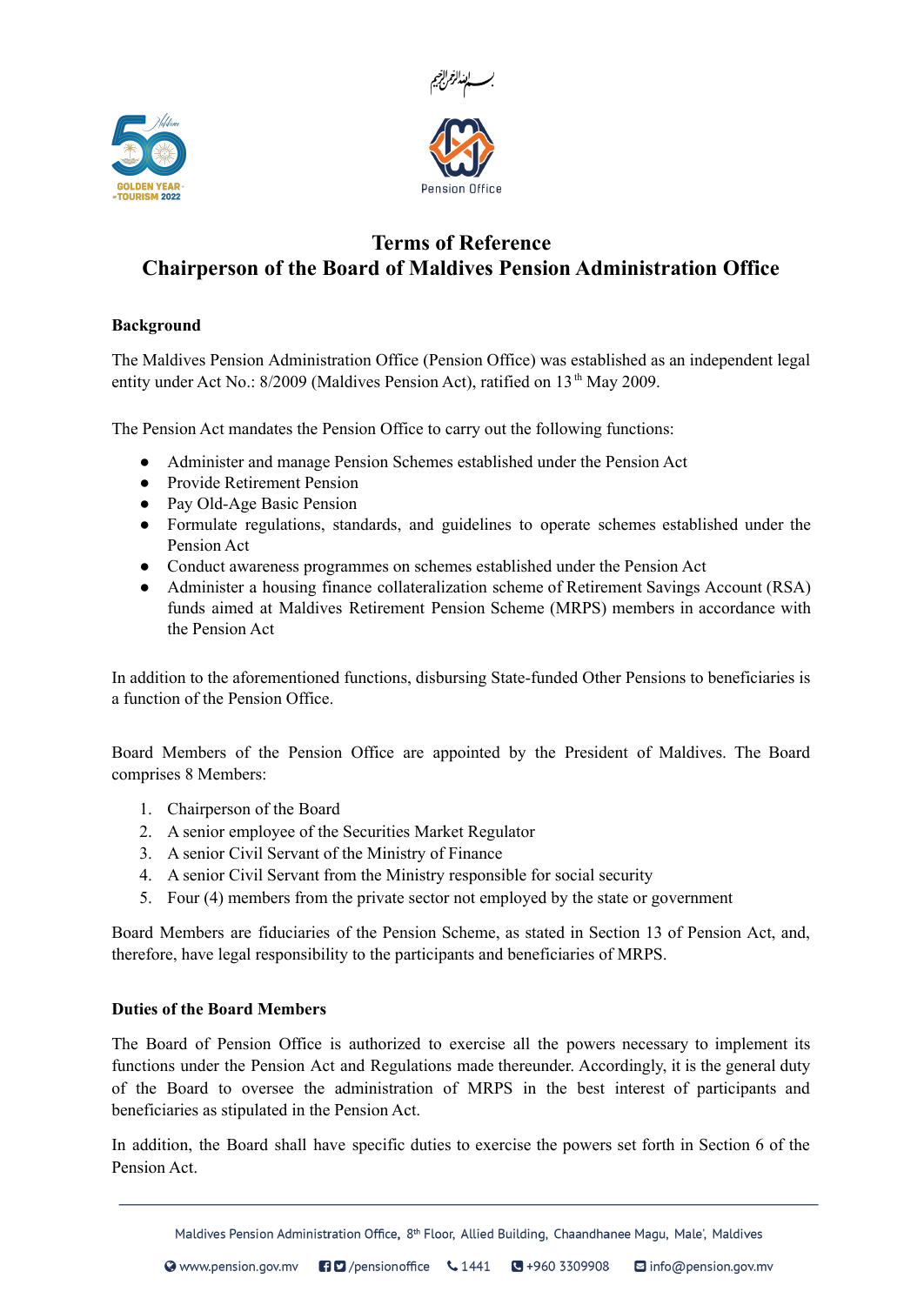### **Planning:**

The Board shall provide leadership and guidance to accomplish the long-term objectives and strategic goals of Pension Office, determine that measurable organizational objectives are established in-line with the Pension Act, monitor the progress towards attainment of the goals, ensure that the operations and the development of the organization are conducted in a lawful and ethical manner.

# **Relations with Stakeholders:**

The Board shall endeavor to maintain candid and constructive communication with all the stakeholders of MRPS including the Securities Market Regulator, government bodies, and market intermediaries. The Board shall also provide advice and recommendations to the aforementioned stakeholders with respect to MRPS and social security policy.

#### **Supervision:**

The Board shall work with the Chief Executive Officer (CEO) to ensure that the operations of the Pension Office are conducted effectively in an efficient manner which achieves the organization's legal mandate and strategic objectives. Further, the Board shall facilitate and assist with relevant government authorities, including the Securities Market Regulator, Capital Market Development Authority (CMDA) in carrying out the supervision duties of MRPS.

### **Investments:**

The Board shall monitor the investments of MRPS and ascertain whether all investments are made as per Section 16 of the Pension Act and the Statement of Investment Principles of MRPS.

Moreover, Board Members shall make investment decisions independently and in the best interest of MRPS participants and beneficiaries.

#### **Annual Audit:**

The Board shall conduct regular audits of the Pension Office and MRPS, and conduct special audits where circumstances necessitate such actions. Accordingly, the Board shall engage an independent auditor approved by the Auditor General of the Maldives to conduct the aforementioned audits.

#### **Annual Report:**

The Board shall direct the preparation of annual financial statements and prepare the annual report of the Pension Office and MRPS, and shall arrange for publication of these materials for public record. Further, the Board shall also arrange to provide all the information stipulated under Section 4 of the Pension Act.

#### **Remuneration**

The Chairperson of the Board is paid a monthly pensionable remuneration of MVR 15,000.00.

#### **Term**

Board Members are appointed for a period of three (3) years. As per good governance practice adopted by the Pension Office Board, no Board Member shall be appointed to the Board for more than two consecutive terms, and no two Board Members from the same institution will be appointed to the Board.

Maldives Pension Administration Office, 8<sup>th</sup> Floor, Allied Building, Chaandhanee Magu, Male', Maldives